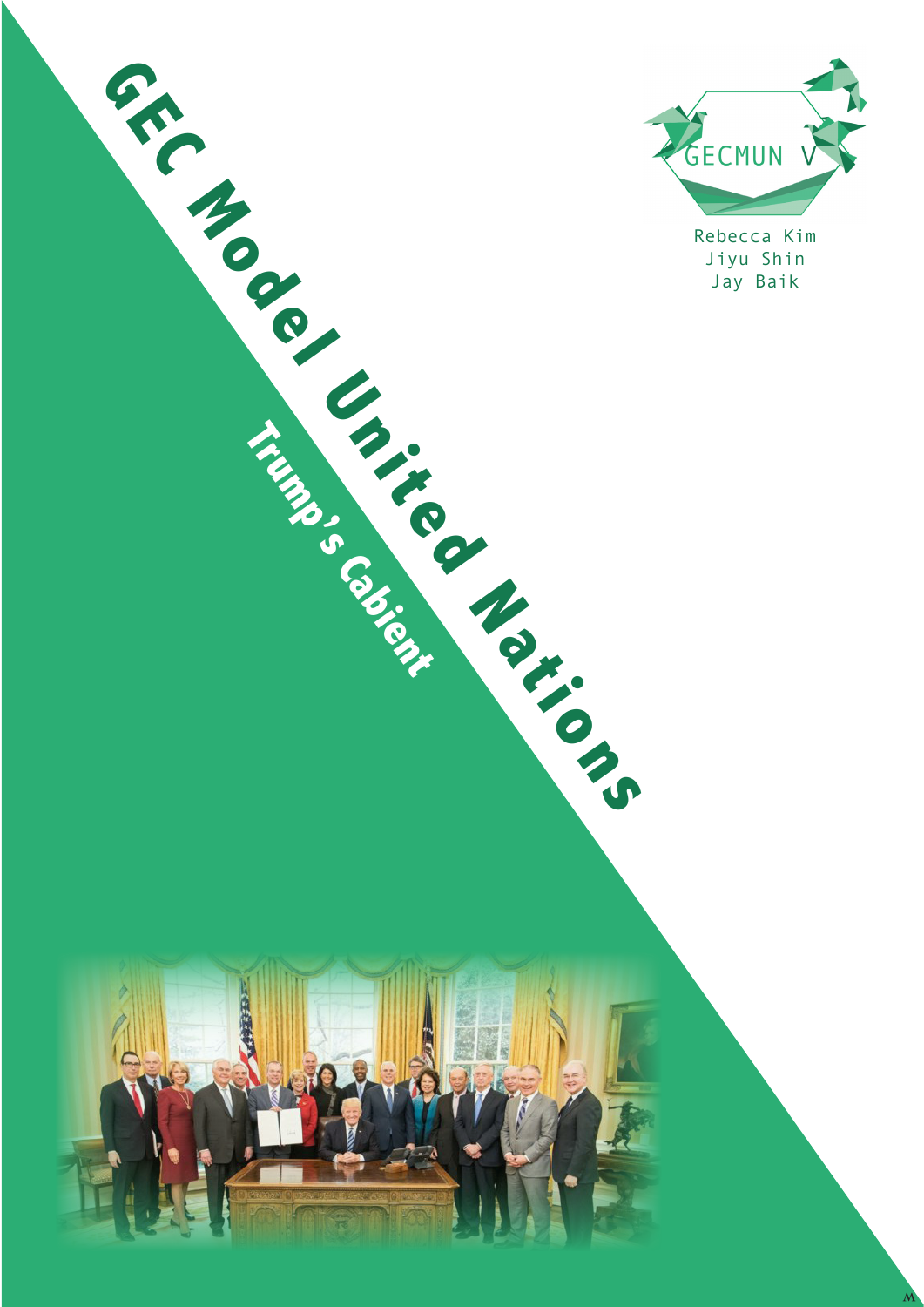# Table of Contents

Letter from the Chairs | Pg. 3

Introduction | Pg. 4

• Definition of Key Terms

Information | Pg. 5

• Agenda

Delegate Positions | Pg. 6

Solutions | Pg. 9

• Questions to Consider

Bibliography | Pg. 10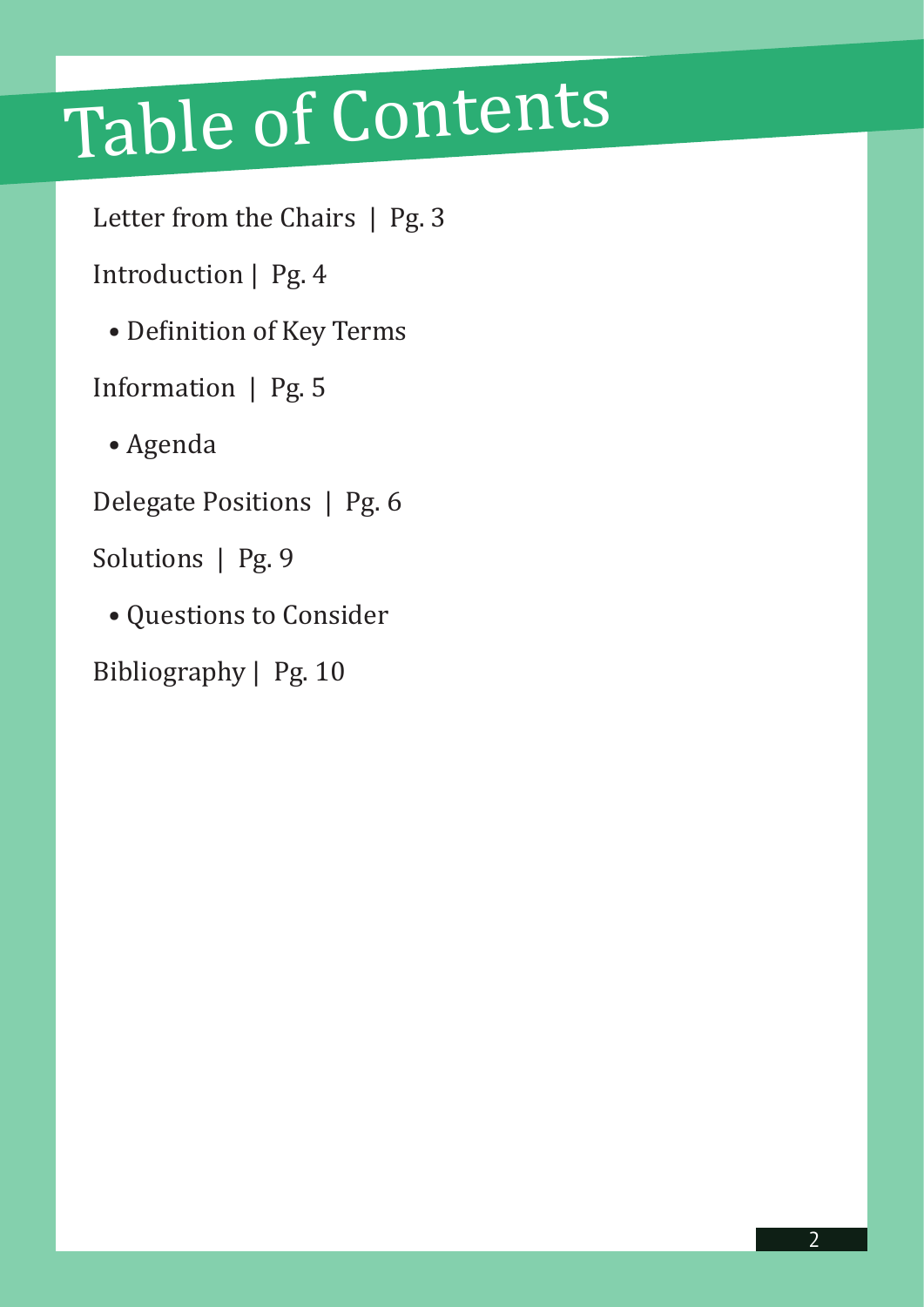# Letters from the Chairs

Dear Delegates,

Welcome to Trump's Cabinet!

Our names are Rebecca Kim, Jiyu Shin, and Jay Baik, and we will be serving as your chairs for this conference. We are so excited for this crisis committee and we hope that you all are just as overjoyed to become members of President Donald Trump's Cabinet.

The Cabinet has remained an integral part of the executive branch since President George Washington first set the precedent of organizing his principal officers in this manner. As delegates in this committee, we hope that you will carefully consider views that may contrast with your own. It is crucial that you remain steadfast in the beliefs of your specific Cabinet member – and remember that your role in the Cabinet is first and foremost to serve as an advisory body to the President, as written in the Opinion Clause (Article II, Section 2, Clause 1) of the US Constitution.

Our committee will focus specifically on the issues of healthcare and immigration, as these have proved to play a major role in shaping the impact of the Trump administration. While you should take into consideration the president's policy goals and the promises he made during his campaign, you may also seize chances to push for your individual political agenda. Cabinet members will need to strike a balance between acting in their best interests and preserving the president's trust in their abilities.

While this is a historical crisis committee, we encourage you to avoid trying to follow the exact path that the Trump administration has taken and instead use your powers as a member of the Cabinet to rewrite history. Your actions in this committee will decide the domestic and international policies of the United States, sway the public opinion of the administration, and influence the actions of President Trump.

Given the rather volatile nature of President Trump's Cabinet over the past two years, several Cabinet members included in this committee may have been dismissed or resigned from their posts. However, please keep in mind that for this conference, the committee will begin in March of 2017. The holders of the positions of the Cabinet have been determined according to this time frame. The chair report has also been written in a manner that only considers information that adheres to the events leading up to March of 2017.

If you have any questions, please feel free to contact us at any time between now and the conference. We look forward to seeing you engage in fruitful debate, develop creative solutions, and most importantly, enjoy the conference!

Sincerely, Rebecca, Jiyu, and Jay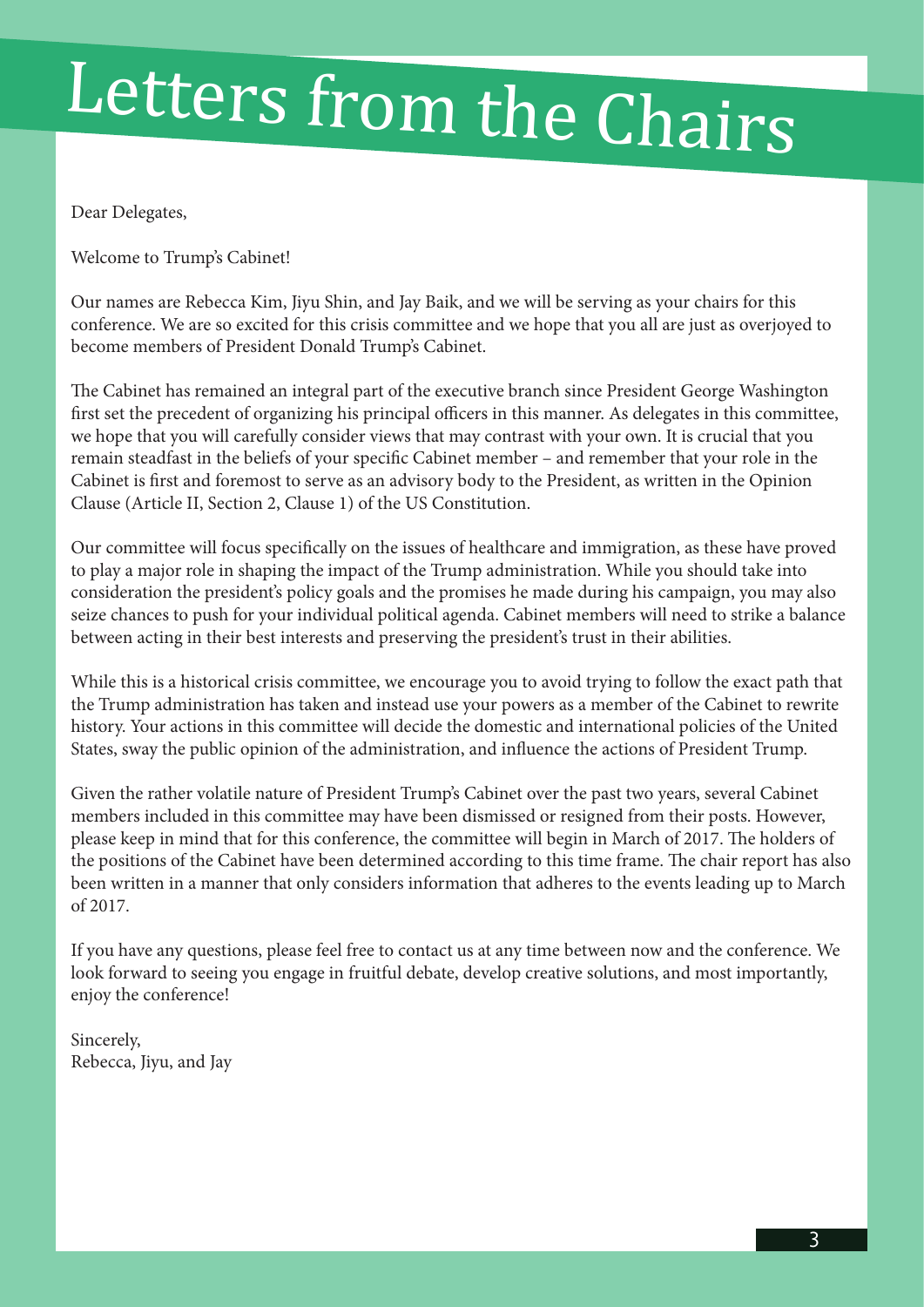## Introduction

### **Definition of Key Terms**

### **BIPARTISANSHIP**

A political situation where two opposing parties are able to compromise on an issue.

### **MEDICARE**

A federal program for adults 65 and older and some people with disabilities.

### **MEDICAID**

A conglomeration of federal–state programs for certain low-income populations (The Commonwealth Fund).

### The Affordable Care Act (ACA)

More commonly known as "Obamacare," the ASA was a health care reform law enacted in 2010 which expanded federal health coverage with the objective of providing all Americans with access to quality medical care.

### Deferred Action for Childhood Arrivals (DACA)

An immigration policy established by President Barack Obama that allows some individuals who were brought to the US illegally as children to receive a renewable two-year period of deferred action from deportation and to be eligible for a work permit ("What Is the DREAM Act and Who Are DREAMers?"). Individuals who qualify for this policy are referred to as "DREAMers."

### DREAM ACT

Acronym for the Development, Relief, and Education for Alien Minors Act, a bill first introduced to the Senate on Aug 1, 2001 that would establish a process for qualifying alien minors in the US that would grant conditional residency and later permanent residency.

### Individual Mandate

A law that requires people to purchase certain goods or services. In the context of health care, the individual mandate refers to the compulsory purchase of health insurance.

### Executive Order

A directive issued by the president that has the force of law, and has historically been used to promote the president's political agenda. Executive orders tend to have more dramatic and longer lasting effects than either proclamations or memoranda (Ray).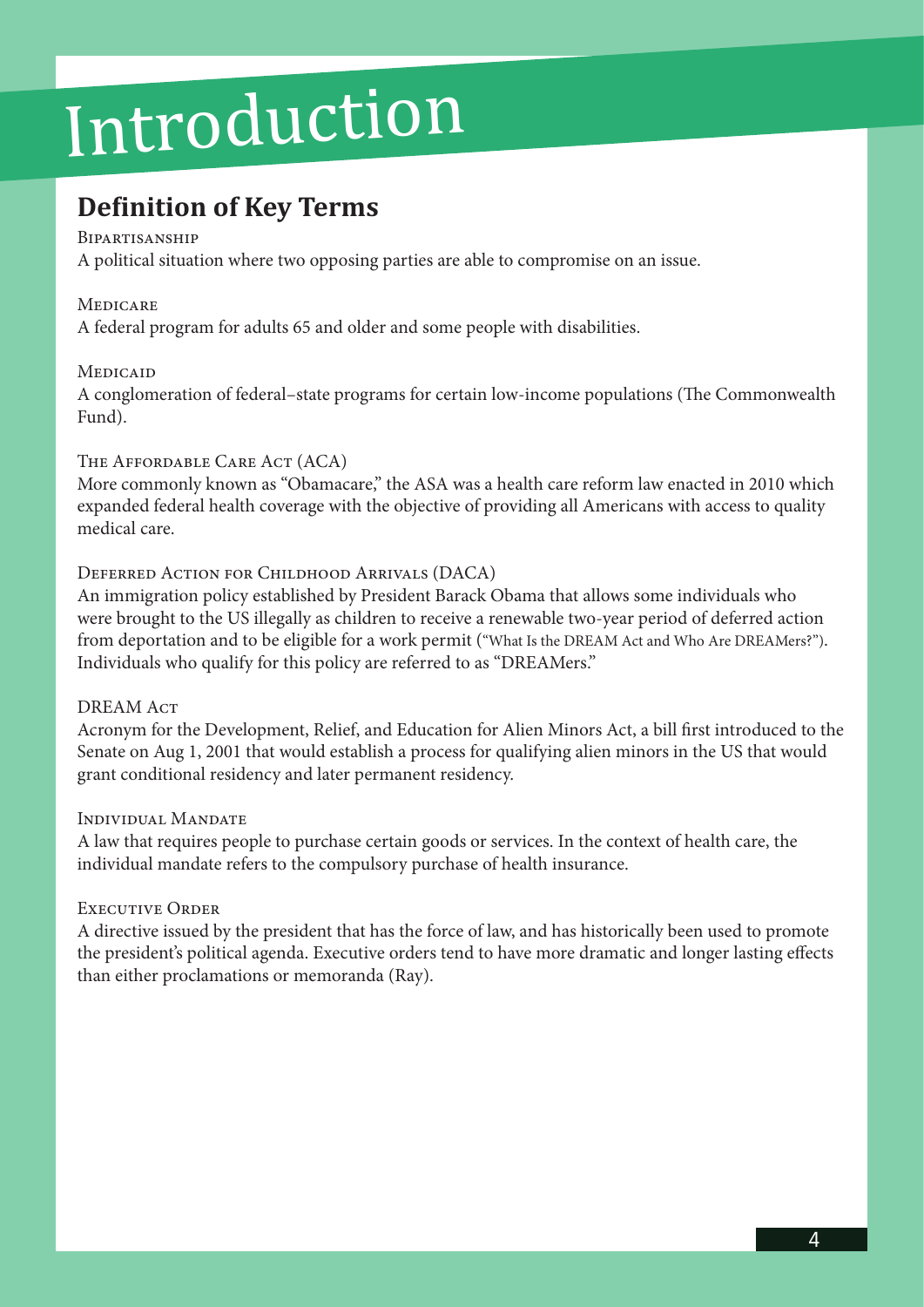## Information

### **Agenda**

### Health Care

The US has a health care system distinct from most developed nations, as a hybrid of public and private means are used for coverage. Most Americans – about 67.2% as of 2015 – have bought into private voluntary health insurance (VHI), either through employment or direct acquisition. As for federal support, the two central systems are Medicare and Medicaid.

Many critics have argued that this convoluted amalgamation of public and private sectors has decreased the efficiency of the US healthcare system. According to the Organisation for Economic Co-operation and Development (OECD), despite the fact that health spending constitutes 17.7% of the GDP, the average US resident visits the doctor's office less often than citizens of other developed nations (Sawyer and Cox).

The passing of the the Affordable Care Act (ACA) in 2010 was the beginning for increasingly progressive health care reform in the United States. The ACA promised to ensure that all Americans had access to quality medical care. The ACA has exhibited success in lowering the percentage of uninsured Americans: in 2015, this demographic constituted 9.1 percent of the population. In the first quarter of 2016, this number was down to 8.6 percent.

However, the ACA has not been without its downfalls. The late Obama administration's institution of the individual mandate, federal subsidization of state-regulated Medicaid expansion, and other tenets of the ACA have been heavily criticized for their inefficiency and infringement on property rights. Some critics have also noted that the benefits of the ACA have not been equalized. Between 2014 and 2015, the overall rate of health insurance among Hispanics increased by 6.6 percentage points. On the other hand, non-Hispanic whites experienced a relatively modest increase in overall coverage of 2.4 points (The Commonwealth Fund).

Thus, many US residents have begun to call for alternate forms of health care reform. In his 2016 presidential campaign, President Trump ran on the promise of repealing the ACA all together. In spite of this promise, President Trump and other GOP representatives have experienced difficulty reaching a consensus on how to carry out such a landmark action. Given the infeasibility of a sudden and complete reversal of the ACA, Republicans have begun to consider repealing only certain components of the ACA.

### Immigration

When it comes to immigration, President Trump has been fighting two different demographic groups: Muslims and Hispanics who are attempting to gain access into the United States under the proimmigration policies passed by the previous Obama Administration.

### **Travel Ban**

As a presidential candidate, President Trump called for a "total and complete shutdown of Muslims entering the United States," and even within his pledge to his voters, he seeked to "suspend immigration from terror-prone regions where vetting cannot safely occur" (Greenwood). This call for a "Muslim travel ban" was exacerbated by events such as the Orlando nightclub shooting – a terrorist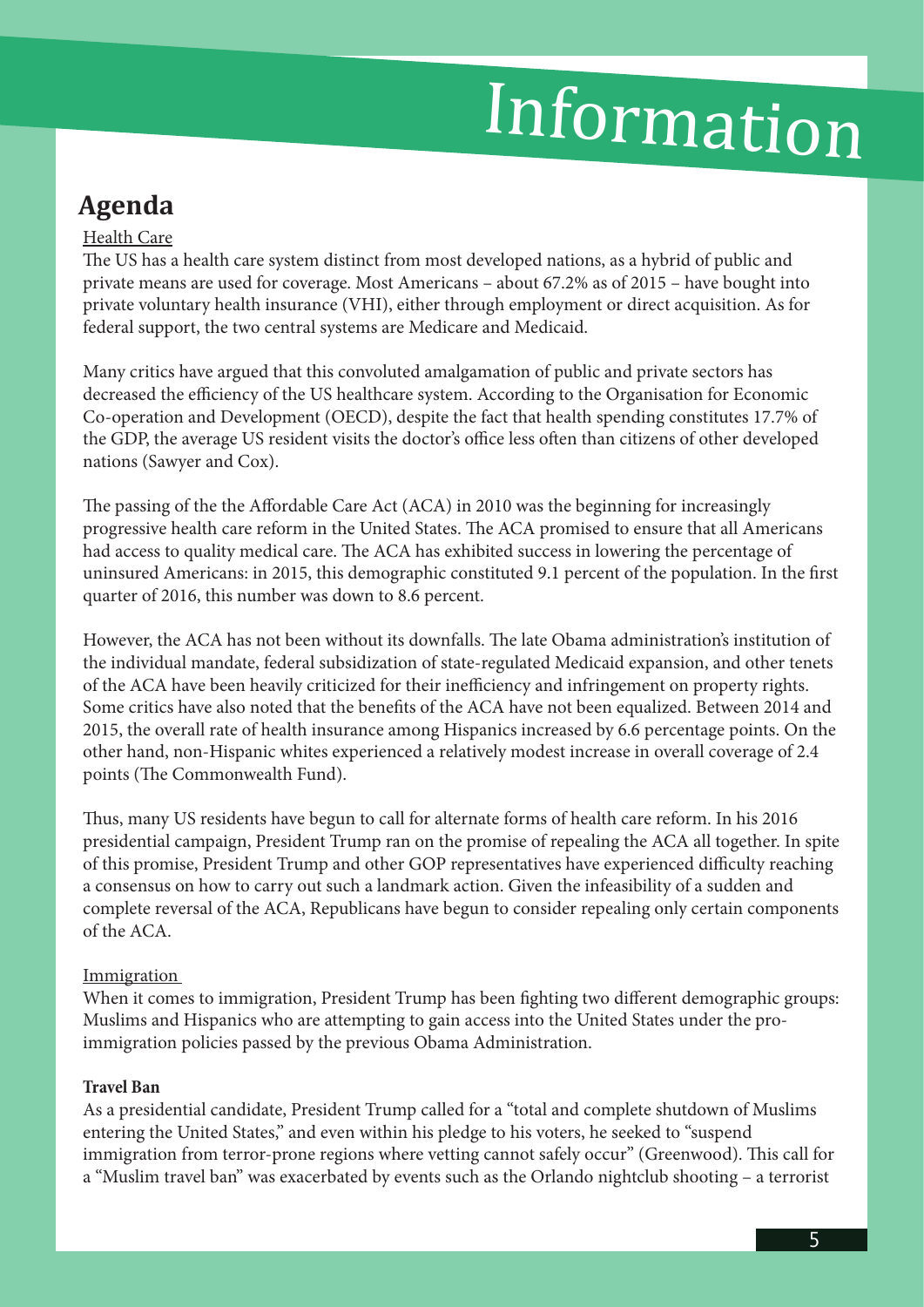attack committed by an ISIS radical that killed 49 people, which at the time was the largest mass shooting by a single shooter in the US.

There is a possibility that heightened apprehension regarding terrorist attacks played a crucial role in mobilizing voters to lift Trump to the presidency. Soon after his inauguration in January, he quickly issued Executive Order 13769, which "banned foreign nationals from seven predominantly Muslim countries from visiting the country for 90 days, suspended entry to the country of all Syrian refugees indefinitely, and prohibited any other refugees from coming into the country for 120 days" ("Timeline of the Muslim Ban"). Many Cabinet members initially criticized as this temporary ban as unconstitutional. However, some members have shifted their stances, stating that Executive Order 13769 does not discriminate against Muslims, but simply prioritizes US national security.

### **Illegal Immigration**

In June 2015, Donald Trump infamously stated that Mexico is "sending people that have a lot of problems, and they're bringing those problems with us [sic]. They're bringing drugs. They're bringing crime. They're rapists" (Mark). The Deferred Action for Childhood Arrivals (DACA) program established under the Obama Administration granted the ability for "certain individuals without lawful status, who were brought to the United States before their 16th birthday and were under age 31 on June 15, 2012" to "request discretionary relief in the form of deferred action and employment authorization" ("A Summary of Deferred Action"). Critics have stated that such programs have allowed for illegal immigration into the US to persist.

President Trump has been active in taking measures to keep his campaign promise to limit illegal immigration, one of which was to "build [a] wall and make Mexico pay for it" (Trump). Additionally, President Trump looks to attack the DACA and DAPA program, which may become a point of contention within the committee.

## Delegate Positions

#### Vice President: Mike Pence

Mike Pence has been a faithful supporter of the president since he was announced as President Trump's running mate in July 2016. Following the election, Pence was appointed chairman of the Presidentelect's transition team and reportedly held much influence in the administration while acting as a mediator between Trump and congressional Republicans and advising the president in nominating the members of the cabinet. Pence has already made history as the first vice president to cast a tie-breaking vote to confirm a Cabinet member: Betsy DeVos.

#### SECRETARY OF STATE: REX TILLERSON

Rex Tillerson, before becoming the Secretary of State, was the CEO of ExxonMobil. Strangely enough, Tillerson's political views differ quite significantly from that of President Trump. He urges "the United States to stay in the Trans-Pacific Partnership and the Paris climate accord and [takes] a hard line on Russia," to name a few of those discrepancies (Miller and Sokolsky). Global peace and international diplomacy are a priority for Tillerson, which may come in conflict with immigration policies against Mexico and some Muslim nations. Due to his conflicting political views with the president, Rex Tillerson may be in danger of being dismissed from his position. Tillerson should thus take great care to balance his personal goals with concession to the President.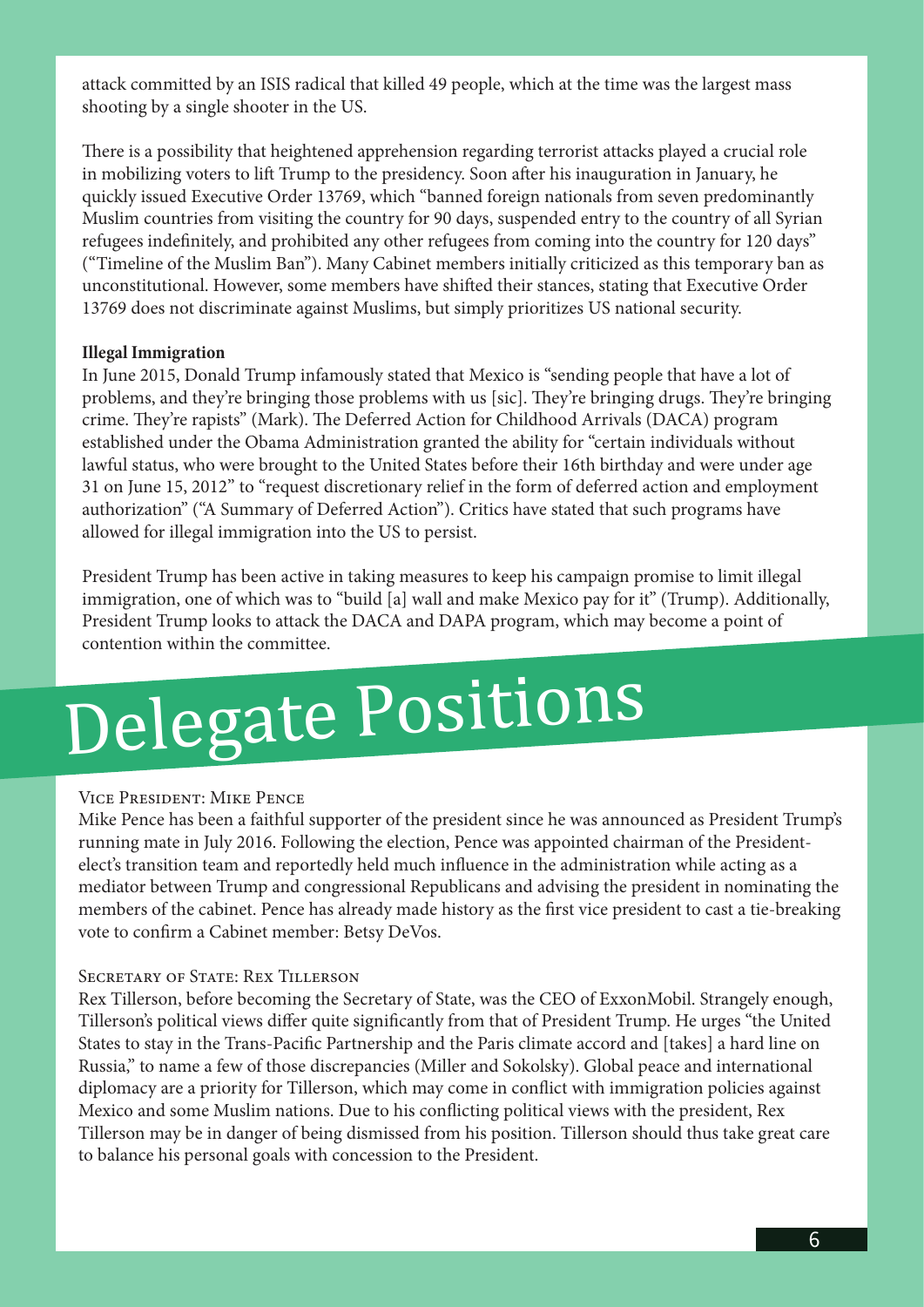### SECRETARY OF THE TREASURY: STEVEN MNUCHIN

As a former investment banker, Steven Mnuchin was the perfect option for President Trump to nominate as the Secretary of the Treasury. He had personal connections with President Trump and supported him ever since the beginning of the campaign. His vision for economic revival centers heavily on securing jobs for unemployed Americans. Taking this into consideration, the influx of undocumented workers may prove to be an important point of discussion. In addition, as the Secretary of the Treasury has the ability to control the national budget, Mnuchin can have major impact in discussions over the subsidizing of health care reforms.

### SECRETARY OF DEFENSE: JAMES MATTIS

James Mattis was a former United States Marine Corps general, even serving as a commander during the 2003 Iraq War. Though agreeing with President Trump on numerous issues, Mattis will not shy away from dissenting with the President. He has openly acknowledged the threat that Russia poses to global peace and opposed pulling out of the Iran nuclear deal. With the potential threat of terrorist attacks that immigrants from the Middle East may pose, Mattis will have to work strategically to avoid compromising the safety of his nation.

### ATTORNEY GENERAL: JEFF SESSIONS

After serving as Senator for Alabama from 1997, Sessions retired in 2017 in order to serve the Trump administration as Attorney General. While a member of Congress, Sessions was considered one of the most conservative members of the Senate, and his conservative beliefs have been carried on to his newest position. As Attorney General, Sessions has already become known for being a staunch opponent of illegal immigration and sanctuary cities. His moves so far have gained him a reputation for having a "nationalist ideology" and "hard-line views" (Zapotosky and Horwitz).

### Secretary of Housing and Urban Development: Ben Carson

First rising to fame as a groundbreaking neurosurgeon, Ben Carson first entered the political sphere as a Republican candidate for the US presidential election of 2016. After experiencing struggles in the primaries, however, Carson dropped out and became a outspoken supporter of his former rival, Trump. Carson was then nominated as the Secretary of Housing and Urban Development (HUD) soon after Trump's inauguration. Carson's nomination was met with opposition by Democrats, who voiced concerns regarding Carson's lack of education and experience regarding urban housing matters. In spite of such criticism, Carson was unanimously approved by the HUD Committee. Since coming into office, however, Carson has been the subject of a number of scandals, including using government funds to order the purchase of a \$31,000 dining set for his office (Rosenberg).

### SECRETARY OF EDUCATION: BETSY DEVOS

Betsy DeVos's confirmation was swarmed with controversy and required the first ever tie breaking vote for a Cabinet nominee by Vice President Mike Pence, which may have been influenced by the fact that DeVos is a billionaire and conservative activist with no professional experience in schools. Leading up to the 2016 presidential election, DeVos described Trump as an "interloper" and said he "does not represent the Republican party," which made many call DeVos an unconventional pick by Trump (Brown). Republicans hoped that DeVos, who is known for supporting school choice, school voucher programs, and charter schools, would give more power to states and decrease the Education Department's role in public schools.

### SECRETARY OF HOMELAND SECURITY: JOHN F. KELLY

A retired four-star marine general, Kelly boasts extensive involvement in the armed forces, both in the field and in bureaucracy. As the former head of the United States Southern Command – a position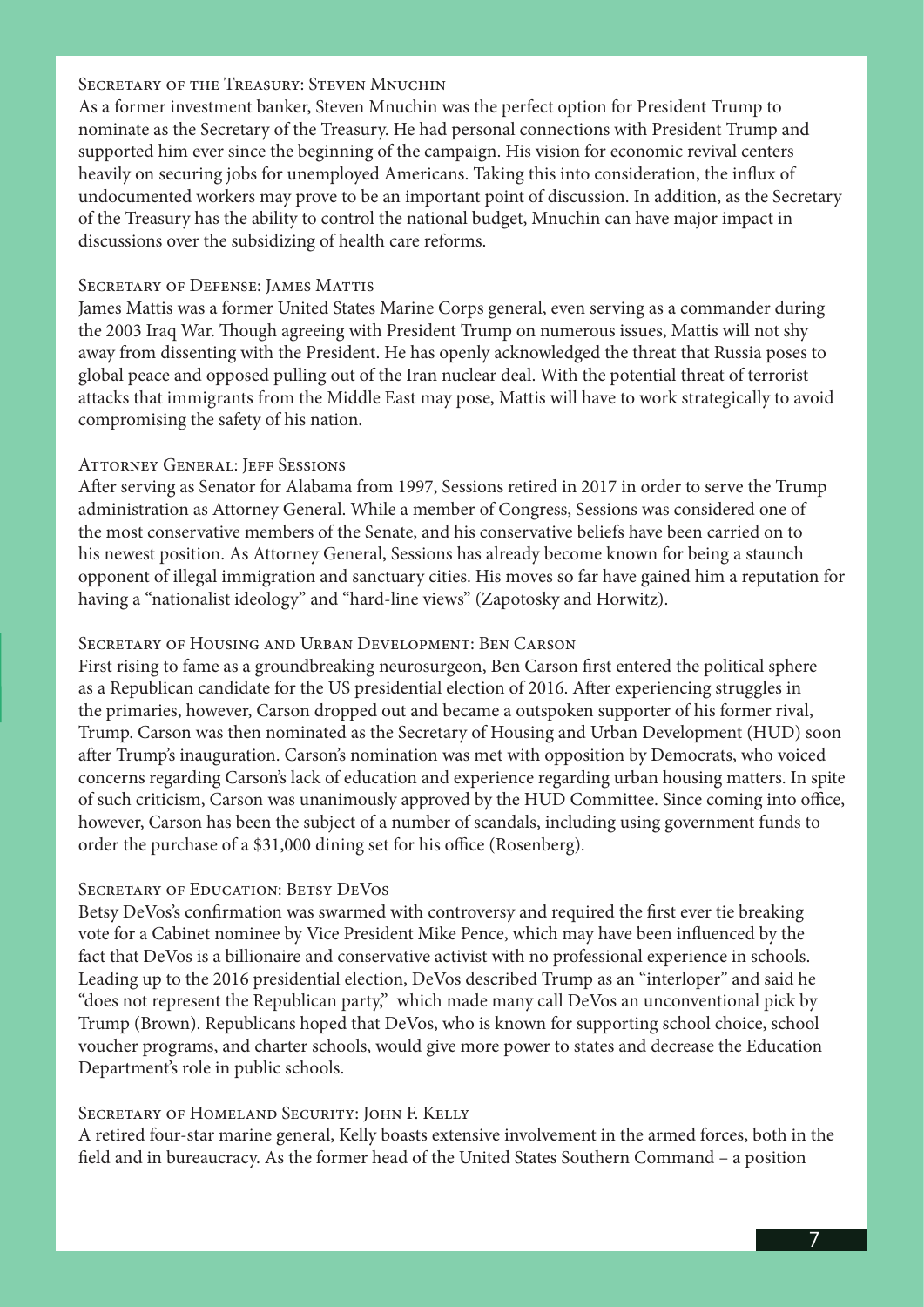known to be less combat-focused than other commands – Kelly gained experience in coordinating humanitarian relief programs. Allegedly, one of the main contributing factors to Kelly's nomination was the loss of his son, who was killed while on duty in Afghanistan. Despite the fact that Kelly never endorsed Trump during his campaign, Trump is thought to have chosen Kelly as he wanted to nominate a military official who understood the personal costs suffered by every American family who sent their loved ones to war ("John F. Kelly").

Kelly has previously criticized the Obama Administration's military policy. For instance, Kelly condemned the opening of combat positions to women, as he believed this would lead to the deterioration of overall physical standards for soldiers. Kelly has also expressed concerns regarding illegal immigration – and as the Secretary of Homeland Security, it is Kelly who will be tasked with carrying out important tenets of Trump's immigration policies.

### DIRECTOR OF NATIONAL INTELLIGENCE: DAN COATS

Dan Coats has had an extensive career in politics, having served in both the House of Representatives and the Senate for the state of Indiana. While in the Senate, he served on the US Senate Select Committee on Intelligence, and later served as US Ambassador to Germany. As Director of National Intelligence, Coats is responsible for directing and overseeing the National Intelligence Program, heading the US Intelligence Community, and advising the National Security Council and Homeland Security Council. Coats also has the ability to influence President Trump through his responsibility of producing the President's Daily Brief, which is a top-secret document that includes information from various intelligence agencies and is received each morning by the president.

### Ambassador to the United Nations: Nikki Haley

Nikki Haley served as Governor of South Carolina and represented the state in the House of Representatives before her nomination as US Ambassador to the United Nations. Her time so far as Ambassador has been marked by her close alignment with President Trump's views and her high visibility in the public. She has made strong moves at the United Nations, speaking clearly in the Security Council against nations such as North Korea and Iran. A daughter of immigrants, Haley believes in enforcing immigration laws. However, she stated that she would "never support a Muslim ban," calling it "un-American" (Kim).

#### Director of the Central Intelligence Agency: Mike Pompeo

Mike Pompeo represented Kansas at the House of Representatives where he served from 2011 to 2017 until his nomination as the Director of the CIA. Terrorism and security is a major concern for Pompeo, and as director, his main priority will be to keep ISIS and Syria in check. When it comes to healthcare, Pompeo has voiced negative opinions about the Affordable Care Act (ACA) during his tenure representing Kansas in the House of Representatives.

#### ENVIRONMENTAL PROTECTION AGENCY: SCOTT PRUITT

A vocal supporter of Trump, Pruitt's views on environmental policy align almost flawlessly with that of the president. Pruitt believes that human-caused greenhouse gas emissions are not a key factor contributing to climate change. During his campaign to become Oklahoma's Attorney General, Pruitt received major contributions from petroleum corporations. Pruitt even went so far as to declare himself a "leading advocate against the EPA's activist agenda" (About the Attorney General). Thus when Pruitt was nominated as the head of the EPA, both Trump and Pruitt were met with intense backlash. Even though Pruitt's nomination was eventually confirmed by the Senate, countless scandals have continued to follow him. Pruitt is thought to have received benefits from energy industry lobbyists, ordered an aide scout to find a Trump hotel mattress, and misused public funds for various extraneous amenities – including \$43,000 for a soundproof phone booth.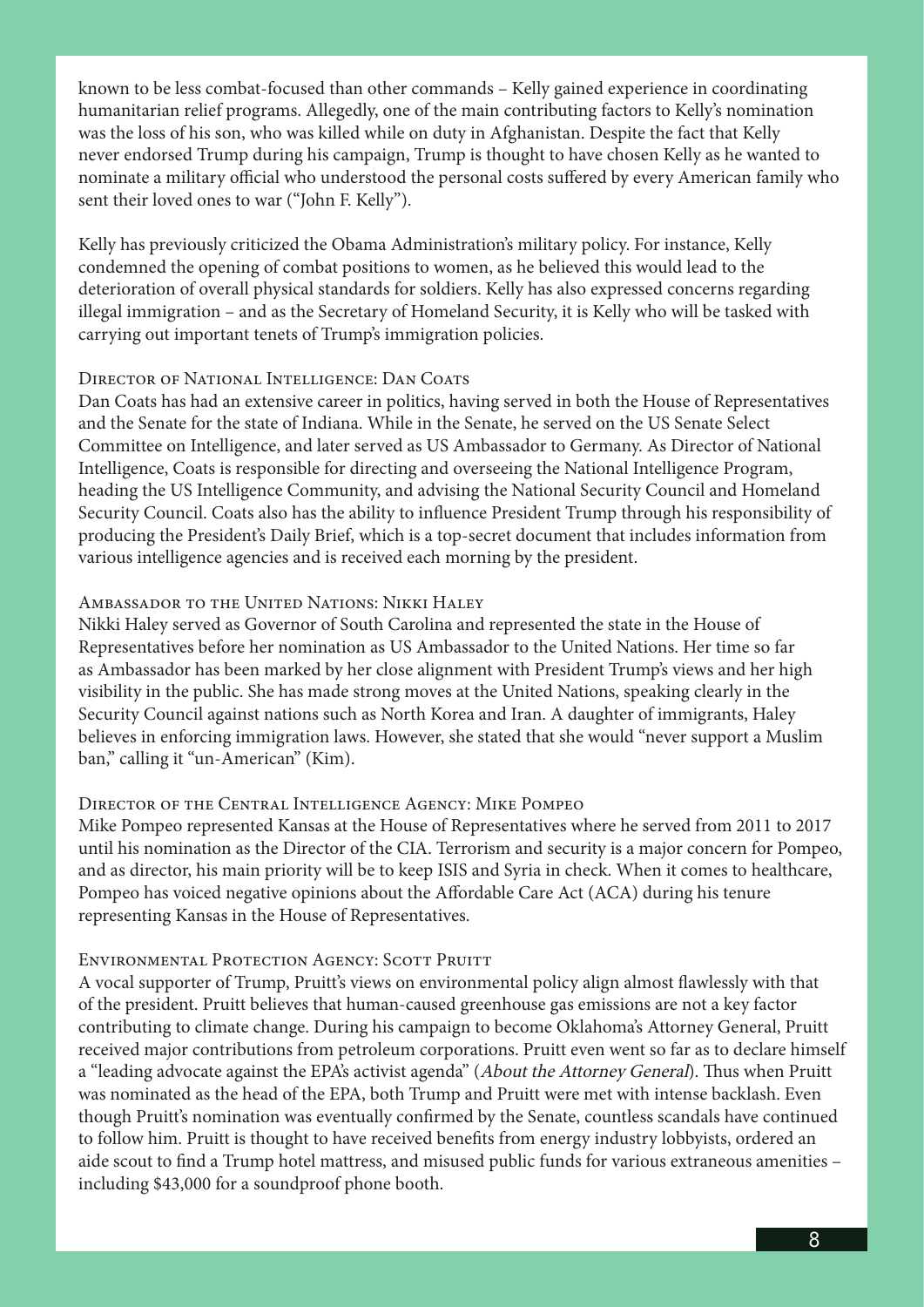# Solutions

While each member of President Trump's Cabinet will have their own view on the issues that are debated during the conference, it may be useful to consider some of these suggestions while trying to find answers to the questions posed to the cabinet.

Bipartisanship has always been rare in Washington DC, but some of the cabinet members may want to try an approach that brings together both Democrats and Republicans. In a political climate that is becoming more and more divided with each day, it may be in the interest of the GOP to strike certain compromises with the opposing party.

That being said, the Trump administration's conflicts among the GOP itself must also be examined. Though there are many variables, one of the main contributing factors to Republicans' failure to successfully repeal and replace Obamacare is a lack of consensus among the GOP party itself. If the Trump Administration is able to rally universal Republican support, more consequential changes could be made regarding both health care and immigration policy. Given that Republicans held a majority in both federal legislatures at the time of Trump's election, even exclusively mobilizing the GOP in an efficient manner will have huge implications.

In addition, Cabinet members should consider how they want to implement President Trump's immigration goals. Previous policies like the DACA program, the attempted DREAM Act, and President Barack Obama's plan to introduce the Deferred Action for Parents of Americans and Lawful Permanent Residents (DAPA) should be considered while delegates think of new solutions to control immigration. However, if Cabinet members decide to push for a phase out of current immigration policies, they will also need to take into consideration the people that will be affected by such choices. In addition, it is important to keep in mind that the courts, acting as a check on the other two branches of the government, are always able to declare laws unconstitutional or block executive orders.

### **Questions to Consider**

- Should the Trump Administration take steps to promote bipartisanship? If so, what measures could be used to achieve this?
- Should the Trump Administration move to repeal the Affordable Care Act (ie. Obamacare), and if so, what should replace it?
- What should the Trump Administration's policies on illegal immigration be?
- What should President Trump's stance on Medicaid/Medicare be?
- How might a cabinet member's personal agenda clash with the interests of the President?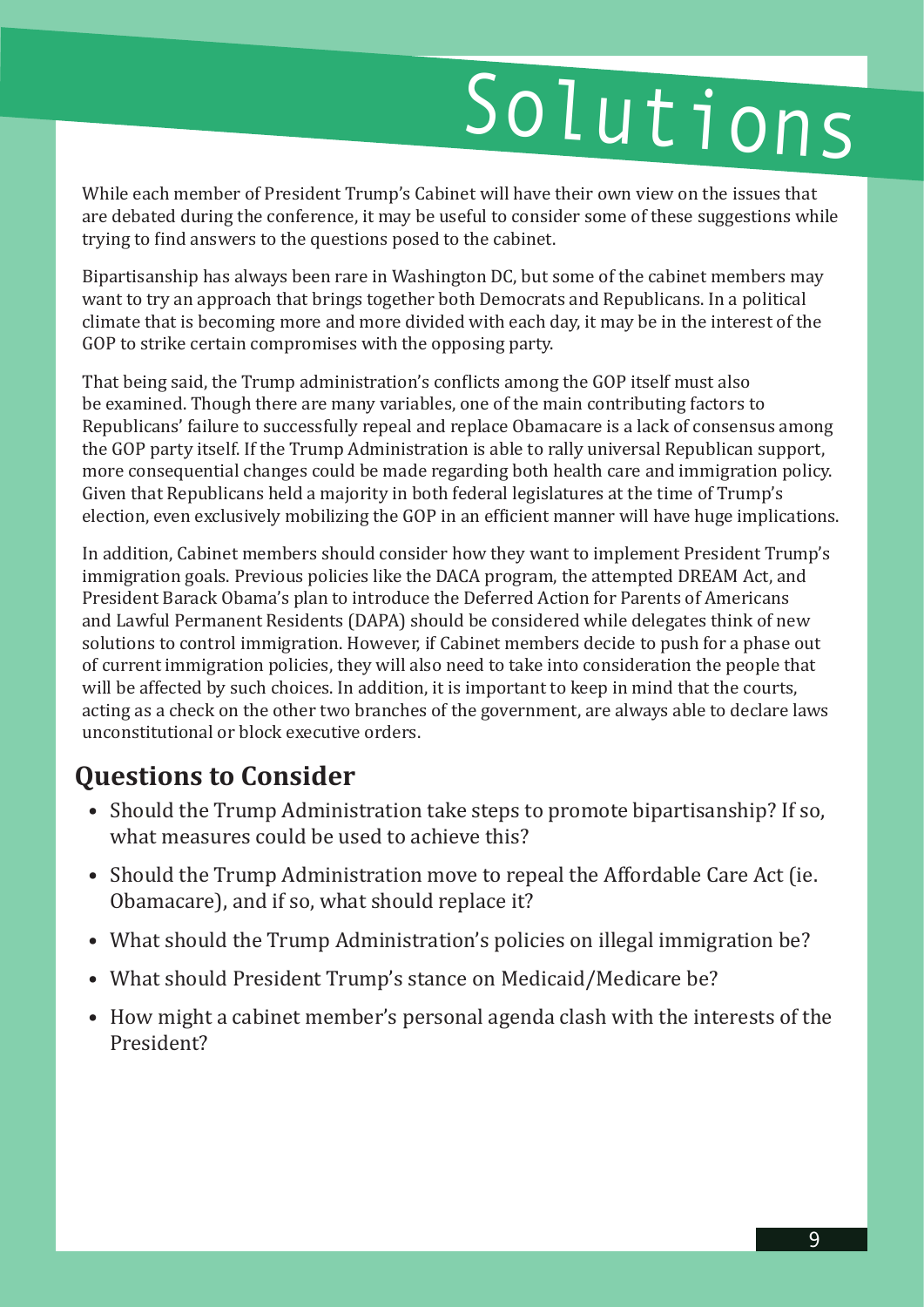### **Bibliography**

- About the Attorney General. The State of Oklahoma, web.archive.org/web/20170108114336/https:// www.ok.gov/oag/Media/About\_the\_AG/.
- "A Summary of Deferred Action for Childhood Arrivals (DACA)." Chin & Curtis LLP, Chin & Curtis, LLP, chincurtis.com/news-events/immigration-update/summary-deferred-action-childhoodarrivals-daca.
- Brown, Emma. "Trump Picks Billionaire Betsy DeVos, School Voucher Advocate, as Education Secretary." The Washington Post, WP Company, 23 Nov. 2016, www.washingtonpost. com/local/education/trump-picks-billionaire-betsy-devos-school-voucher-advocate-aseducation-secretary/2016/11/23/c3d66b94-af96-11e6-840f-e3ebab6bcdd3\_story.html?utm\_ term=.4b2ebef8606a.
- Greenwood, Max. "ACLU Sues White House over Immigration Ban." The Hill, Capitol Hill Publishing Corp., 28 Jan. 2017, thehill.com/policy/national-security/316676-legal-groups-file-lawsuitagainst-trump-administration-amid-refugee.
- "John F. Kelly." U.S. DEPARTMENT OF DEFENSE, dod.defense.gov/About/Biographies/Biography-View/Article/602724/john-f-kelly/.
- Kim, Eun Kyung. "UN Ambassador Nikki Haley on TODAY: 'I Will Never Support a Muslim Ban'." TODAY.com, TODAY, 16 Mar. 2017, www.today.com/news/un-ambassador-nikki-haley-today-iwill-never-support-muslim-t10929.
- Mark, Michelle. "Trump Just Referred to One of His Most Infamous Campaign Comments: Calling Mexicans 'Rapists'." Business Insider, Business Insider, 5 Apr. 2018, www.businessinsider.com/ trump-mexicans-rapists-remark-reference-2018-4.
- Miller, Aaron David, and Richard Sokolsky. "Should Rex Tillerson Resign?" POLITICO Magazine, POLITICO, 1 Oct. 2017, www.politico.com/magazine/story/2017/10/01/should-rex-tillersonresign-215664.
- Ray, Michael. "What Is an Executive Order?" Encyclopædia Britannica, Encyclopædia Britannica, Inc., www.britannica.com/story/what-is-an-executive-order.
- Rosenberg, Eli. "Ben Carson Defends Purchase of New \$31,000 Set: 'The Dining Room Table Was Actually Dangerous." The Washington Post, WP Company, 20 Mar. 2018, www.washingtonpost. com/news/powerpost/wp/2018/03/20/ben-carson-defends-purchase-of-new-31000-set-thedining-room-table-was-actually-dangerous/?noredirect=on&utm\_term=.e71b09b19ab7.
- Sawyer, Bradley, and Cynthia Cox. "How Does Health Spending in the U.S. Compare to Other Countries?" Peterson-Kaiser Health System Tracker, Kaiser Family Foundation, 13 Feb. 2018, www.healthsystemtracker.org/chart-collection/health-spending-u-s-compare-countries/#itemsince-1980-gap-widened-u-s-health-spending-countries.